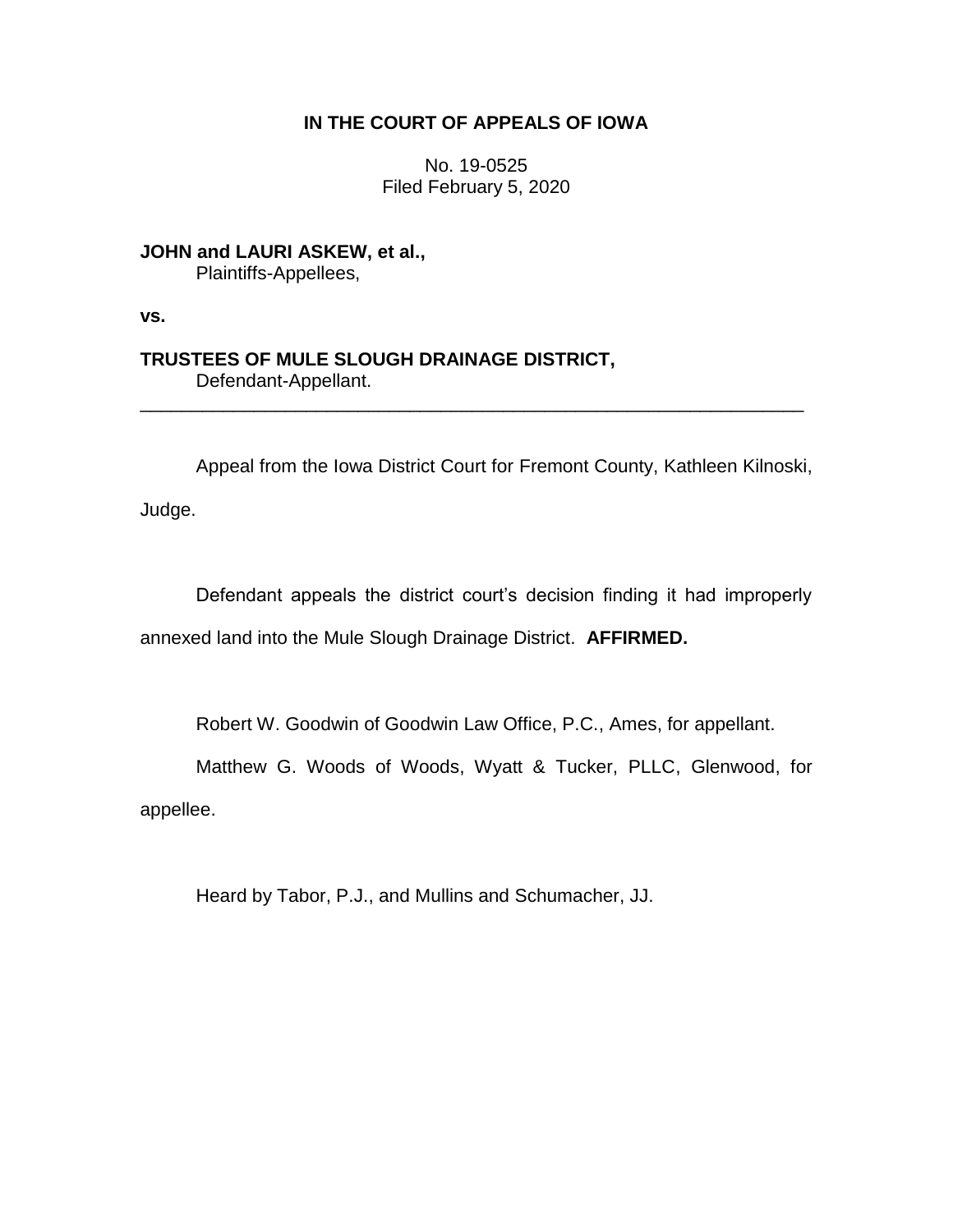### **SCHUMACHER, Judge.**

Defendant Trustees of Mule Slough Drainage District (Trustees) appeal the district court's decision finding it had improperly annexed and reclassified land into the Mule Slough Drainage District (Mule Slough DD). We find the district court properly determined the trustees for the Missouri Valley Drainage District (Missouri Valley DD) could appear as plaintiffs in this action. We affirm the district court decision finding the Mule Slough DD did not properly annex the land in the Missouri Valley DD. The Mule Slough DD did not follow the statutory procedures to accomplish annexation, and it has not presented sufficient legal argument to show why the statutory provisions should not be followed. Furthermore, without annexation, the Mule Slough DD did not have authorization to reclassify the land in question. We agree with the court's conclusion that because there were errors in the annexation proceedings, the annexation in whole must be vacated. We affirm the decision of the district court.

#### **I. Background Facts & Proceedings**

The Mule Slough DD was created in 1904 by the board of supervisors of Fremont County. *See Monaghan v. Vanatta*, 122 N.W. 610, 611 (Iowa 1909). It consisted of approximately 13.7 square miles or 8811 acres. The West Benton Drainage District (West Benton DD) was formed around 1910. It is to the west of the Mule Slough DD and the west barrier of the West Benton DD is the Missouri River. The West Benton DD consisted of about 5.6 square miles. The Missouri Valley DD was established in 1923. *See Payne v. Mo. Valley Drainage Dist. No. 1*, 272 N.W. 618, 619 (Iowa 1937). It consists of about fifty-six square miles, or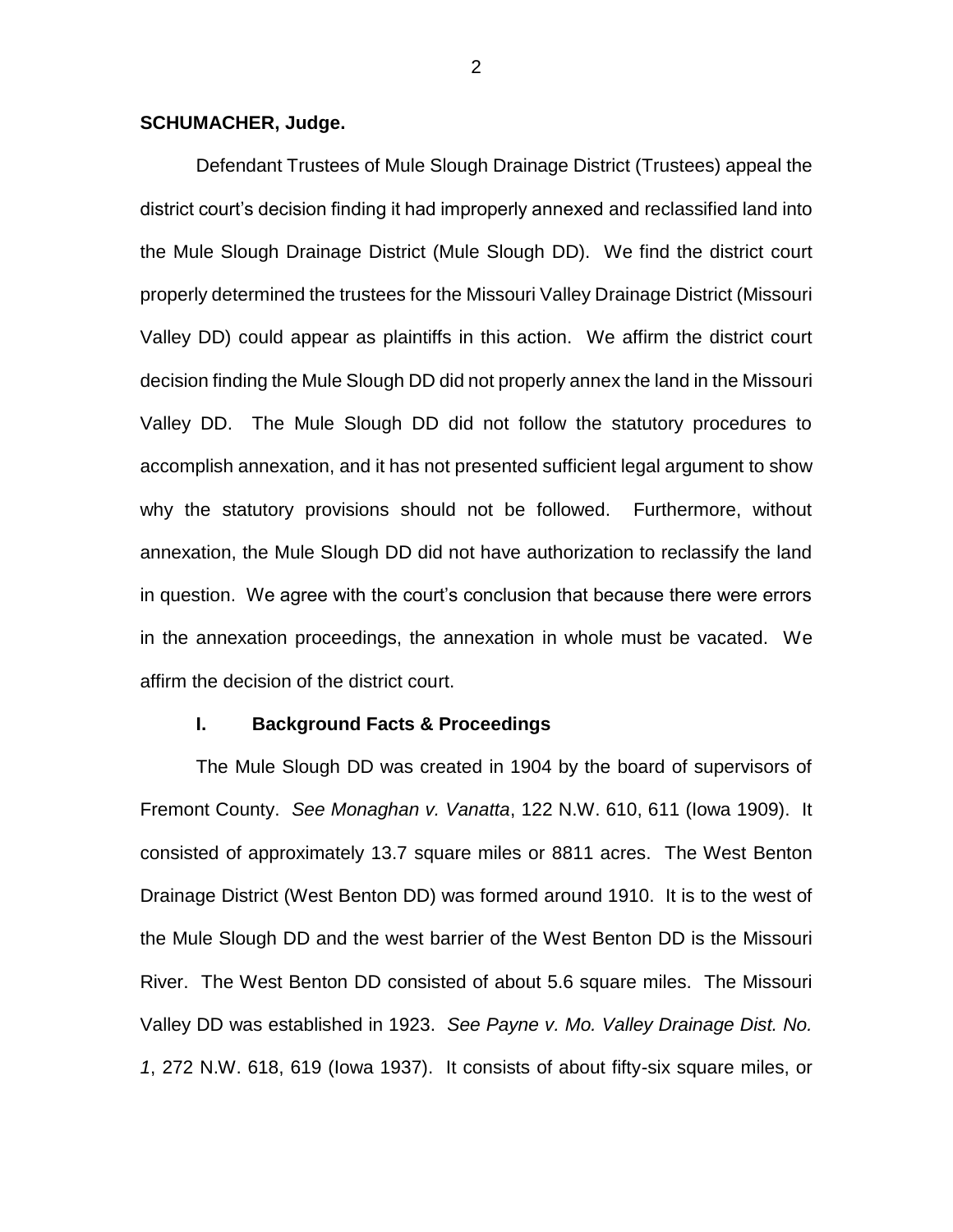34,000 acres. The Missouri Valley DD is to the north and east of the Mule Slough DD.

In 1924, the Missouri Valley DD constructed the Horse Creek Diversion Ditch. The district court found, "About twenty-seven square miles of the Missouri Valley district drain into the Horse Creek diversion ditch, cross into the Mule Slough district, then leave Mule Slough to the Missouri River outlet." The remainder of the Missouri Valley DD drains south to the Nishnabotna River in Missouri.

In 2013, at the recommendation of the United States Army Corps of Engineers, Mule Slough DD and West Benton DD installed pumping stations to assist in draining water from the area. The total cost of the pumping stations was \$1,710,000. In 2017, the Mule Slough DD and the West Benton DD merged into one drainage district called the Mule Slough DD.

Later in 2017, the Mule Slough DD began to take action to annex the portion of the Missouri Valley DD that drained through the Mule Slough DD. Donald Etler, an engineer for Bolton & Menk, Inc., prepared an annexation report, which stated, "Much of the land area lying northeast of the Mule Slough district in the upper Missouri Valley Drainage District did not originally drain to the Mule Slough open ditch." With the construction of the Horse Creek Diversion Ditch, water "was diverted to the Mule Slough open ditch. This latter large better-drained area has benefited by the Mule Slough facilities for 80 years, but the benefited lands' boundary was not reviewed and revised as is now proposed." Etler gave the opinion that approximately 12,890 acres of the Missouri Valley DD were "materially benefited" by the Mule Slough DD facilities, and he recommended the Mule Slough DD "pursue the annexation of the several benefiting parcels described herein."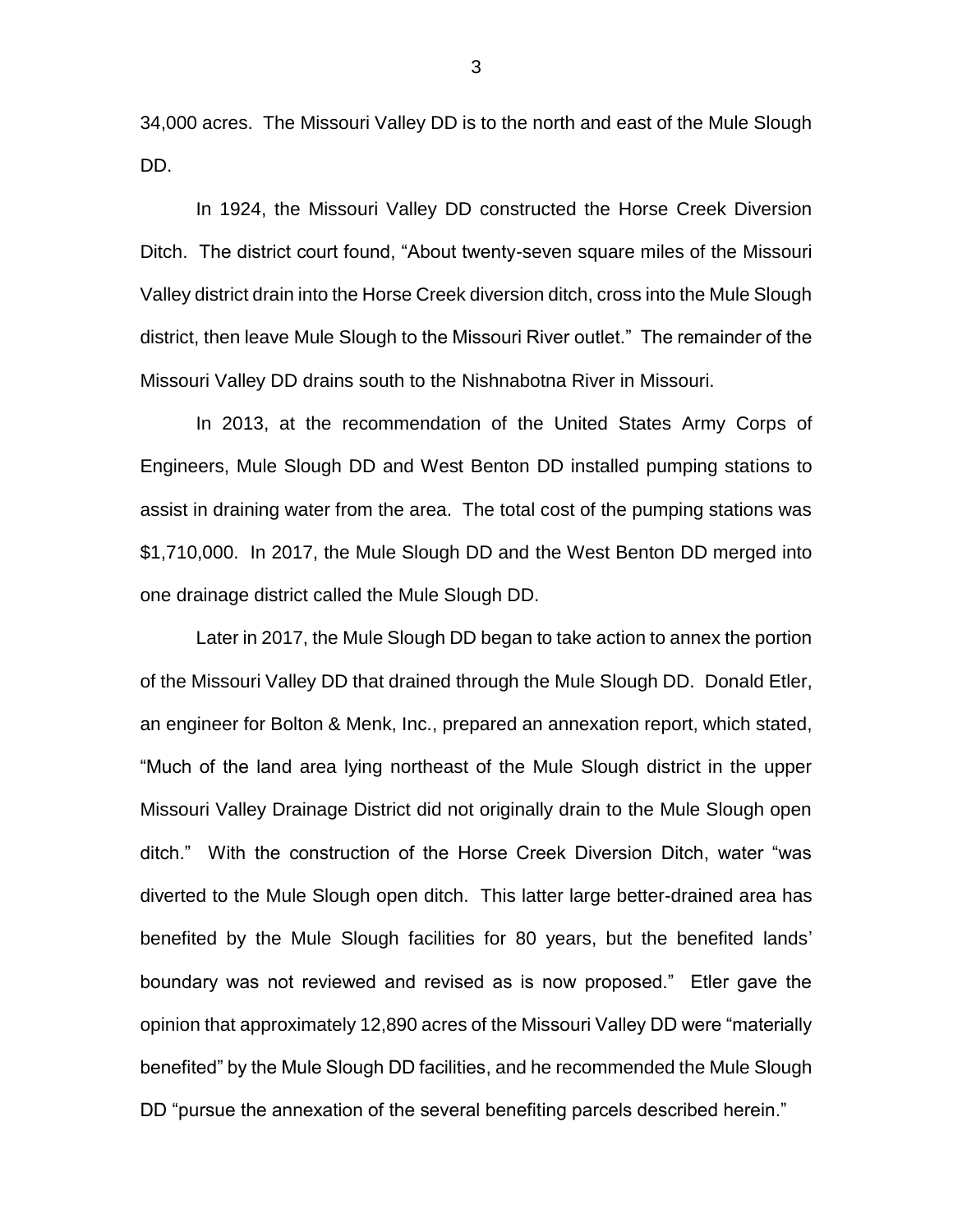A Classification Commission report was also prepared, which included all of the land proposed to be annexed and determined "the percentages of benefit each parcel [of land] derives from the combined pumping station improvements." The report listed the landowners whose property benefited from the Mule Slough DD and determined the amount each landowner should pay to assist in the costs of the pumping stations.

The annexation report and classification report were approved by the Mule Slough DD Trustees on April 19, 2017. On May 11, the Mule Slough DD gave public notice it was seeking to annex land in the Missouri Valley DD. The notice listed the specific parcels of land recommended for annexation. A separate public notice on the same date listed the assessment amounts for the landowners in the proposed annexation.

Objections to the annexation were considered at a public hearing on May 31. The Trustees voted to accept the annexation. The issue of reclassification was continued to June 29. At the June 29 meeting, objections were considered. The Trustees then voted to accept reclassification of the annexed property.

On July 7, twelve landowners whose property had been annexed by the Mule Slough DD and the trustees of the Missouri Valley DD filed an action against the Trustees, claiming the statutory provisions for annexation of property to a drainage district had not been followed. On July 21, thirteen landowners<sup>1</sup> plus the trustees of the Missouri Valley DD filed an action against the Trustees, alleging the

 $\overline{a}$ 

 $1$  The plaintiffs in the second action were the same as the ones in the first action, with the addition of one landowner.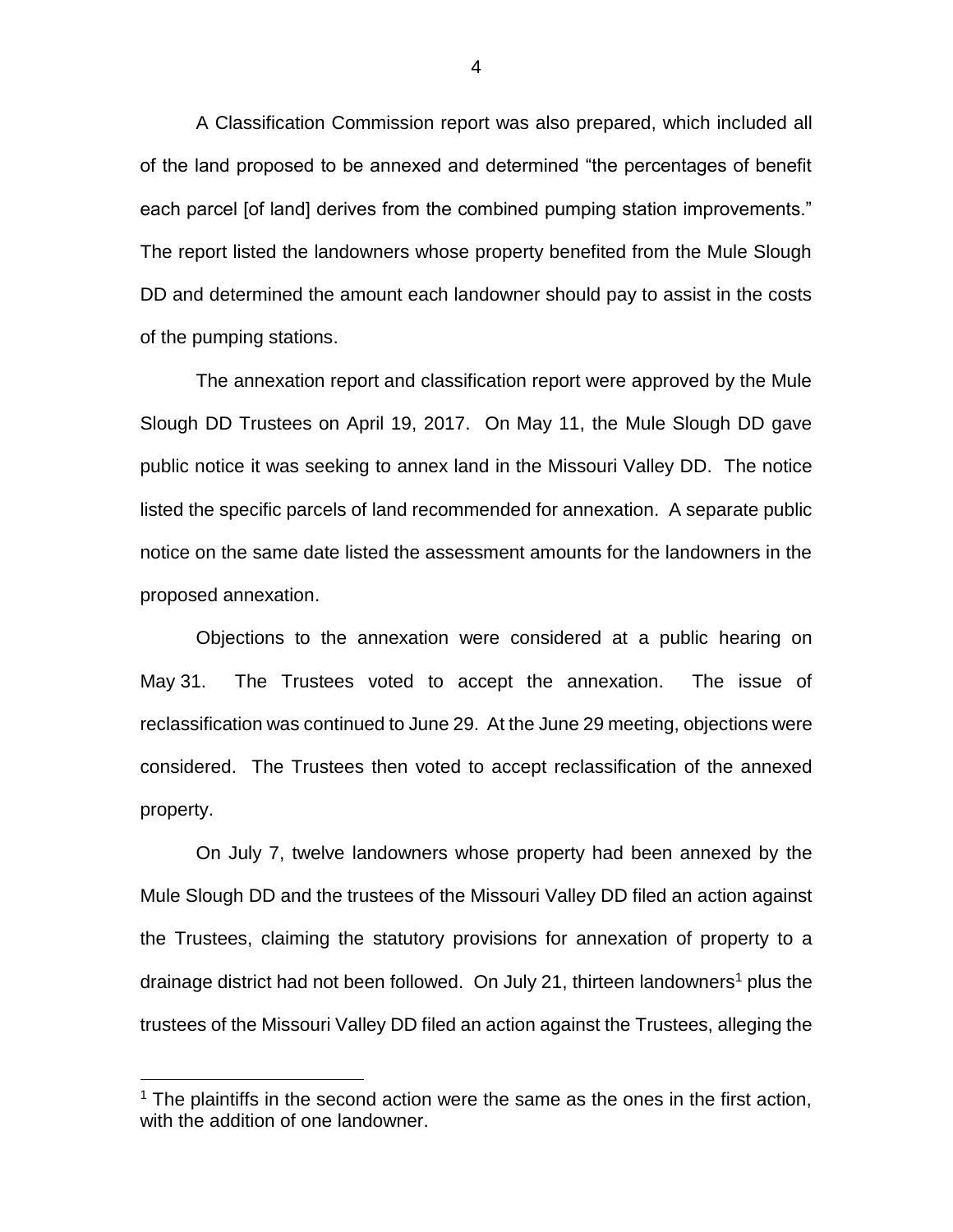Mule Slough DD did not follow statutory provisions for reclassification of property.

The two matters were consolidated by the district court.

After the suit was filed, on February 12, 2018, the Trustees sent a letter to

affected landowners. The letter stated:

We are therefore asking each of you at this time (a) to approve and consent to the installation of the pumps that occurred in 2013, and (b) also, if you are a landowner in Missouri Valley Drainage District No. 1, to approve and consent to the formal annexation on May 31, 2017 of lands in Missouri Valley Drainage District No. 1.

The letter provided that if a landowner did not respond, this would be considered approval and consent to the Trustees' actions. Landowners were given ten days

to object after receiving the letter. The Trustees state 84.4% of the landowners

did not object.

The district court ruled:

[The Trustees] failed to comply with the procedures set out in Iowa Code section 468.356 [(2017)] for annexation and reclassification of the Missouri Valley drainage district in 2017. [The Trustees] failed to comply with the annexation procedures set out in Iowa Code sections 468.119(1) or, alternatively, 468.119(2). [The Trustees'] reliance on theories of "retroactive consent," "constructive annexation," or "self-annexation" lack a legal basis. There is no persuasive evidence that the pumping stations established in 2013 provide a material or special benefit to plaintiffs' lands or to the Missouri Valley drainage district. Therefore, the annexation and reclassification must be set aside.

Plaintiffs filed a motion pursuant to Iowa Rule of Civil Procedure 1.904(2), claiming the court should set aside the annexation of all lands from the Missouri Valley DD and the reclassification of those lands, whether or not the landowners had been plaintiffs. The Trustees also filed a rule 1.904(2) motion that asserted the lands in the Missouri Valley DD were being unjustly enriched at the expense of the Mule Slough DD. The court determined the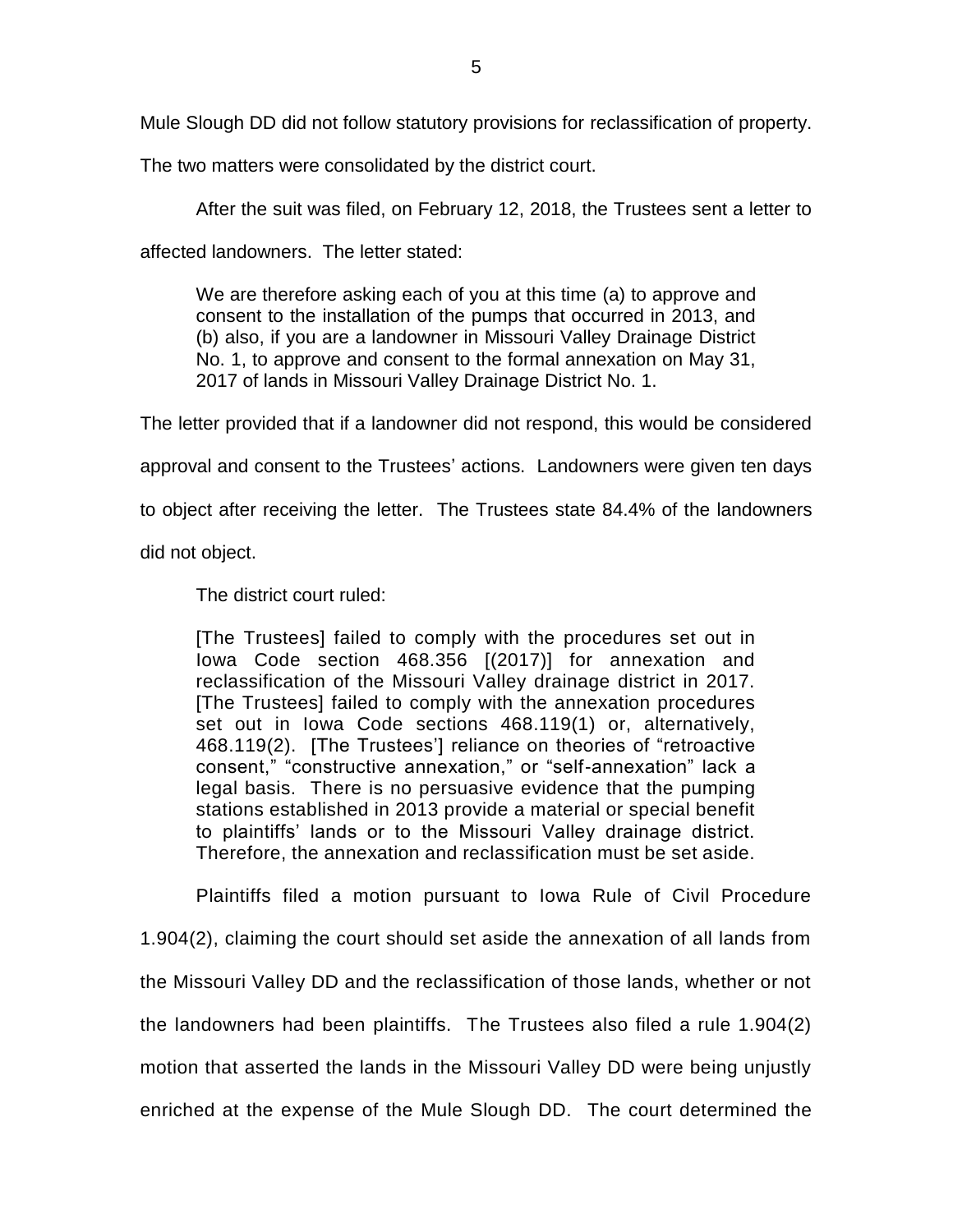annexation and classification of all lands by the Mule Slough DD should be vacated. The Trustees now appeal.

#### **II. Standard of Review**

Under section 468.91, this case was tried in equity. Our review in equity cases is de novo. Iowa R. App. P. 6.907; *Cook v. McNeal*, 602 N.W.2d 353, 356 (Iowa 1999). "In equity cases, especially when considering the credibility of witnesses, the court gives weight to the fact findings of the district court, but is not bound by them." lowa R. App. P.  $6.904(3)(g)$ .

#### **III. Plaintiffs**

The Trustees claim the district court improperly permitted the trustees of the Missouri Valley DD to be plaintiffs in this action, stating the trustees of the Missouri Valley DD have no authority to determine the actions of the Mule Slough DD. They also state the trustees of the Missouri Valley DD do not own any land that was annexed by the Mule Slough DD.

"The powers and duties of the trustees are defined under Iowa Code section 468.526." *Sedore v. Bd. of Trs. of Streeby Drainage Dist. No. 1*, 525 N.W.2d 432, 433 (Iowa Ct. App. 1994). Trustees of a drainage district "have control, supervision, and management of the district for which they are elected." Iowa Code § 468.526. Section 468.120 provides, in part:

Those parties having an interest in the lands proposed to be annexed have the right to receive notice, to make objections, to file claims for damages, to have hearing, to take appeals and to do all other things to the same extent and in the same manner as provided in the establishment of an original district.

Additionally, "In all appeals or actions for or in behalf of the district, the board and the drainage district it represents may sue as the plaintiffs." Iowa Code § 468.90.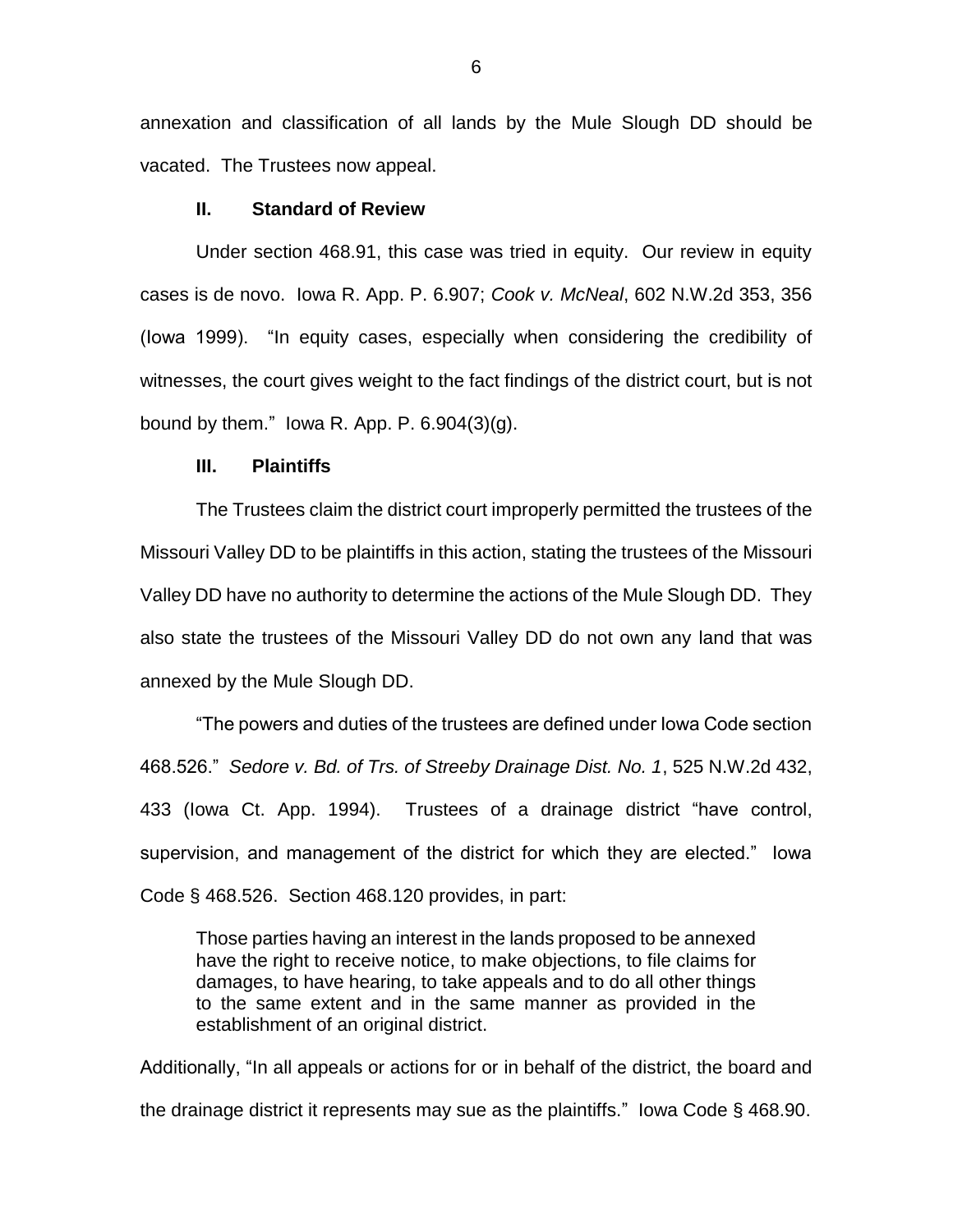The trustees of the Missouri Valley DD "have control, supervision, and management" of the Missouri Valley DD, and this gives them an interest in the Mule Slough DD's proposed annexation of part of the land in the Missouri Valley DD. *See* Iowa Code §§ 468.120, .526. As a party interested in the proposed annexation, the Missouri Valley DD has the right to make objections and appeal the annexation. *See id.* § 468.526. The trustees for the Missouri Valley DD may file suit representing the drainage district. *See id.* § 468.90. We find the district court properly determined the trustees for the Missouri Valley DD could appear as plaintiffs in this action.

#### **IV. Annexation**

The Trustees claim the provisions of section 468.356 should not prevent it from annexing the portion of the Missouri Valley DD that drains through the Horse Creek Diversion Ditch and then through the Mule Slough DD. The Trustees claim (1) a just and equitable solution would be to permit the Mule Slough DD to annex the land that benefits from the Mule Slough DD; (2) the land they sought to annex is receiving an unjust enrichment at the expense of the landowners in the Mule Slough DD because they benefit from the pumping stations but are not required to pay their fair share of the cost of the pumping stations; (3) the Missouri Valley DD did not have the right to divert the natural flow of water by means of the Horse Creek Drainage Ditch into the Mule Slough DD; (4) the Missouri Valley DD did not have a prescriptive right to discharge water into the Mule Slough DD without cost; (5) there was substantial compliance with the statute; and (6) a literal construction of the statue would produce absurd, unjust, and inequitable results.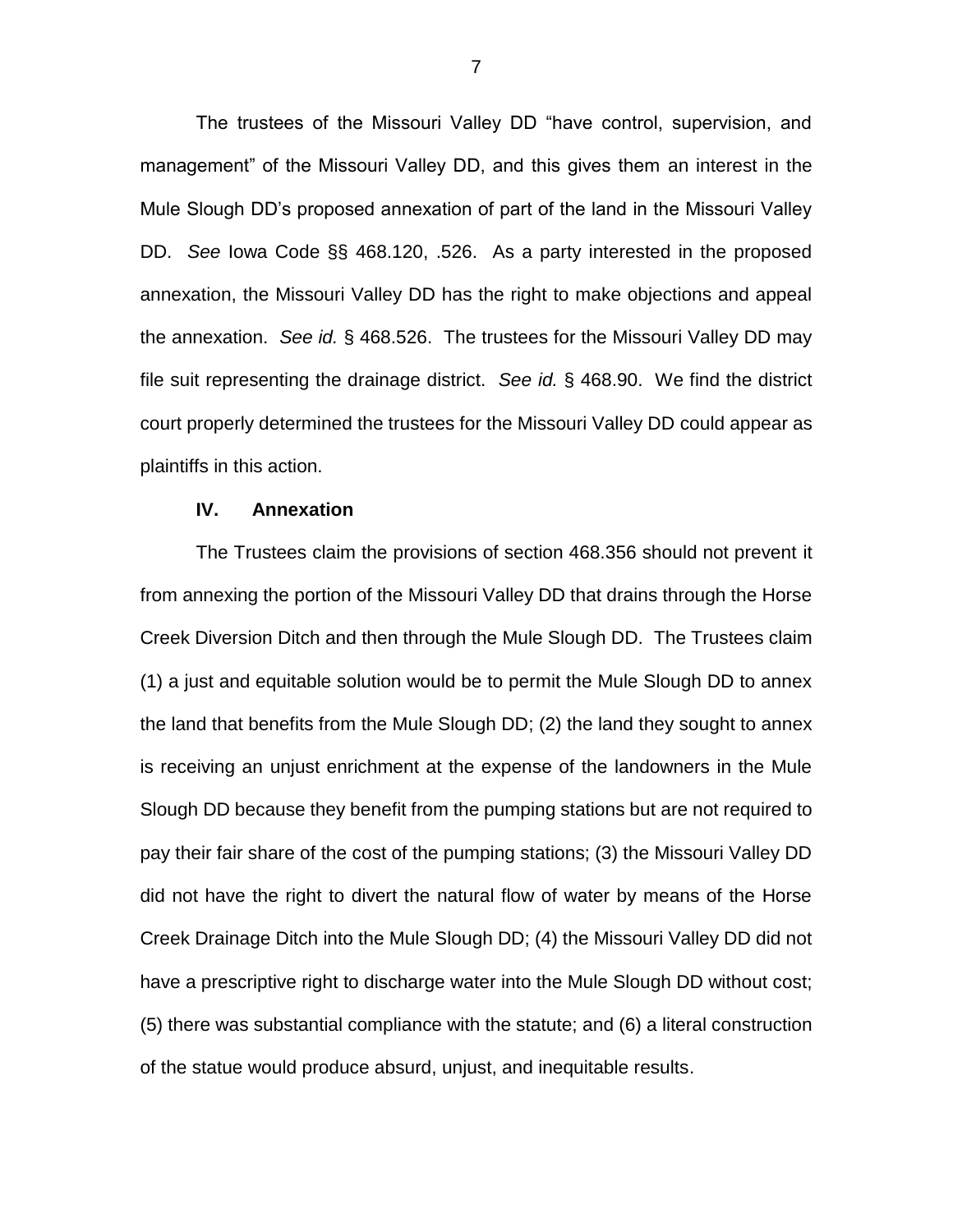Sections 468.356 to 468.383 apply to drainage districts with pumping stations, such as Mule Slough DD. Section 468.356 provides,<sup>2</sup> in part, "No additional land shall be taken into any such drainage district after the improvements therein have been substantially completed, unless one-third of the owners of the land proposed to be annexed have petitioned therefor or consented in writing thereto."

 $\overline{a}$ 

Section 468.119 is titled, "Annexation of additional lands," and provides:

1. After the establishment of a levee or drainage district, if the board becomes convinced that additional lands contiguous to the district, and without regard to county boundaries, are benefited by the improvement or that the same are then receiving benefit or will be benefited by a repair or improvement to said district as contemplated in section 468.126, it may adopt, with or without a petition from owners of the proposed annexed lands, a resolution of necessity for the annexation of such additional land and appoint an engineer with the qualifications provided in this subchapter, parts 1 through 5, to examine such additional lands, to make a survey and plat thereof showing their relation, elevation, and condition of drainage with reference to such established district, and to make and file with the auditor a report as in this subchapter, parts 1 through 5, provided for the original establishment of such district, said report to specify the character of the benefits received.

2. In the event the additional lands are a part of an existing drainage district, as an alternative procedure to that established by subsection 1, the lands may be annexed in either of the following methods:

a*.* (1) A petition, proposing that the lands be included in a contiguous drainage district and signed by at least twenty percent of the landowners of those lands to be annexed, shall be filed with the governing board of each affected district.

(2) The board of the district in which the lands are presently included may, at its next regular meeting or at a special meeting called for that purpose, adopt a resolution approving and consenting to the annexation.

b. Whenever the owners of all of the land proposed to be annexed file a petition with the governing boards of the affected

<sup>2</sup> Section 468.356 was amended effective July 1, 2019. *See* 2019 Iowa Acts ch. 59, § 162. The amendments were not in effect at the time the district court considered the case and do not affect our discussion of the issues.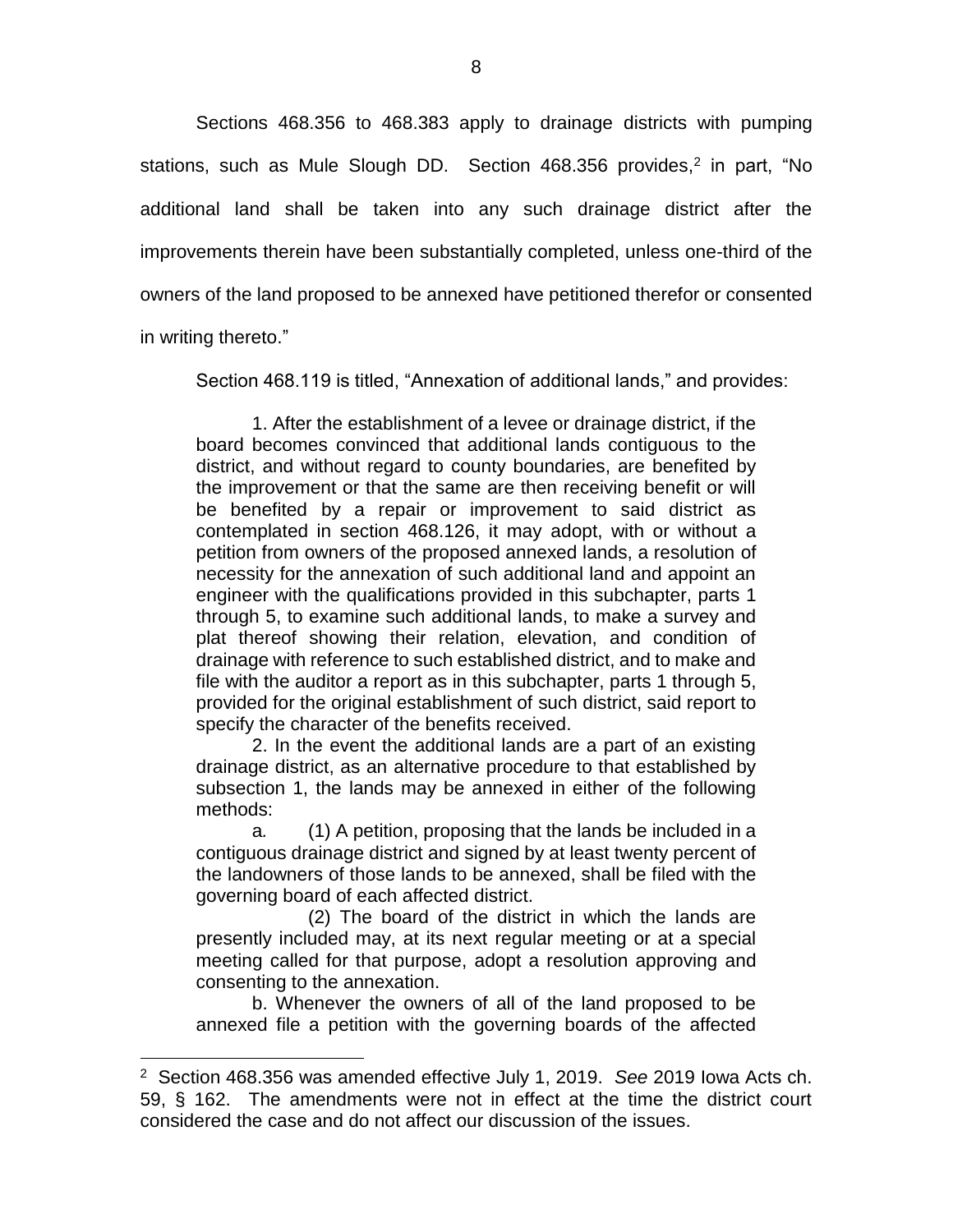districts, the consent of the board in which the lands are then located shall not be required to consent to the annexation, and the board of the annexing district may proceed as provided in this section.

3. If either method of annexation provided for in subsection 2 is completed, the board of the district to which the lands are to be annexed may adopt a resolution of necessity for the annexation of the additional lands, as provided in this section.

4. The right of remonstrance, as provided under section 468.28, does not apply to the owners of lands being involuntarily annexed to an established district.

**A.** In considering the authority of drainage districts, we previously

stated:

A drainage district is established for a specific limited purpose and, consequently, possesses its own particular characteristics. *See Reed v. Muscatine-Louisa Drainage Dist. No. 13,* 263 N.W.2d 548, 551 (Iowa 1978); *Miller v. Monona Cty.,* 229 Iowa 165, 169, 294 N.W. 308, 310 (1940). A drainage district has only those powers granted it by the legislature. *Reed,* 263 N.W.2d at 551. Cases concerning the legal status of drainage districts have consistently noted the limited nature of their existence. *Gard v. Little Sioux Intercounty Drainage Dist.,* 521 N.W.2d 696, 698 (Iowa 1994). They have only those powers as the statutes provide. *Id.*

*Sedore*, 525 N.W.2d at 433; *see also Gannon v. Rumbaugh*, 772 N.W.2d 258, 266

(Iowa Ct. App. 2009). In *Cook*, 602 N.W.2d at 356–57, the Iowa Supreme Court rejected an argument that a drainage district board of trustees had implied authority to reject the result of an election petition and concluded the trustees were required to follow the language of the controlling statute.

In order for the Mule Slough DD to annex a portion of the Missouri Valley DD, the Mule Slough DD was required to follow the statutory procedures in sections 468.119 and 468.356. We reject Mule Slough DD's claims that it should be able to bypass the statutory requirements for annexation of land in another drainage district based on theories of equity, unjust enrichment, the natural flow of water, or prescriptive rights.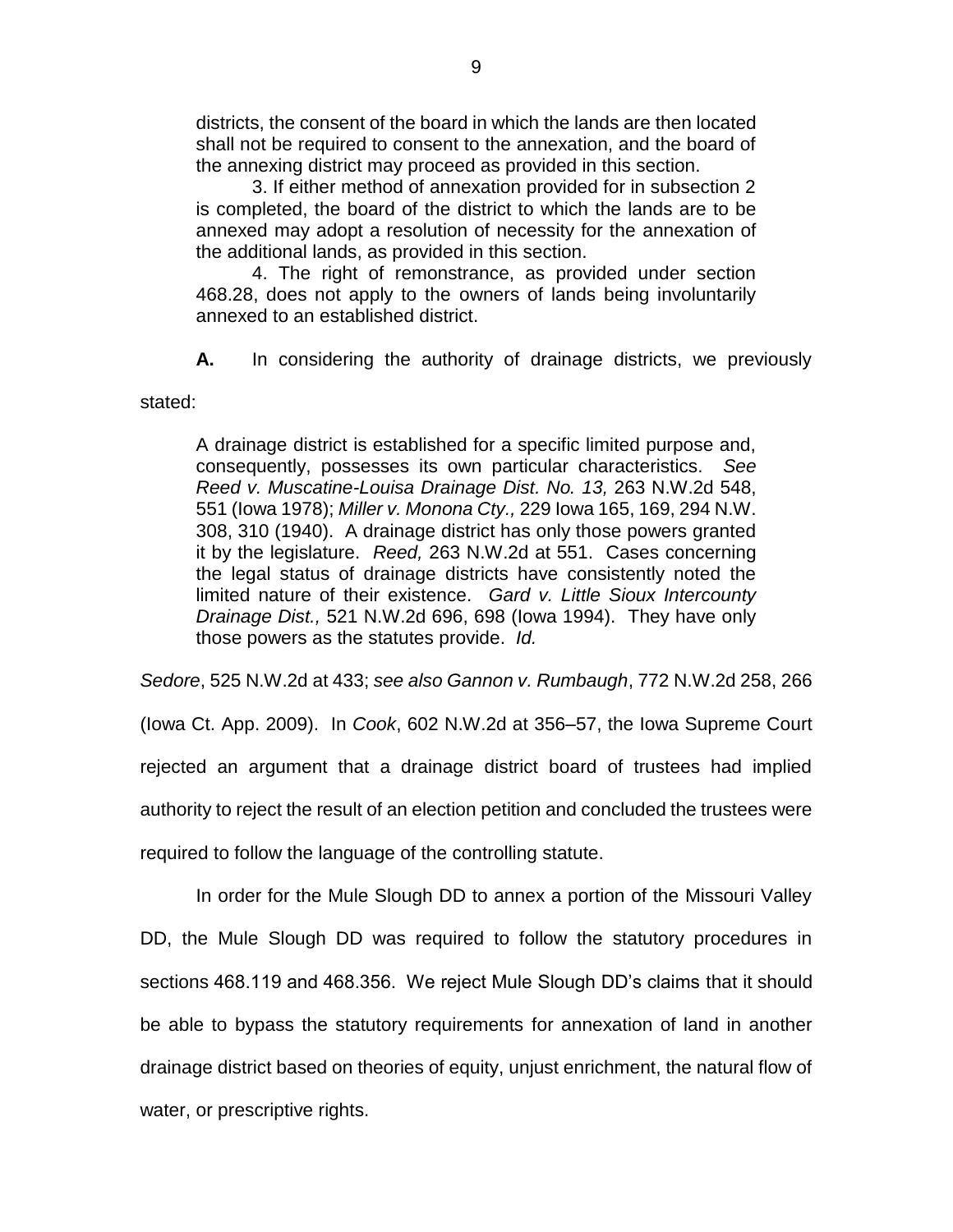**B.** The Trustees alternatively contend they substantially complied with the statutory requirements in section 468.356 because they sent the landowners letters seeking retroactive consent to the annexation. They state they sent out 205 letters and only thirty-two people objected to the annexation. Because the letter stated the Trustees would consider a landowner had consented unless they affirmatively objected and many failed to object, the Trustees state 84.4% of the landowners consented to the annexation. Section 468.356 permits annexation if "one-third of the owners of the land proposed to be annexed have petitioned therefor or consented in writing thereto."

The Trustees cite to *Hicks v. Franklin County Auditor*, 514 N.W.2d 431, 435 (Iowa 1994), which states,

When reviewing drainage proceedings of boards of supervisors we have applied three principles: the drainage statutes shall be liberally construed for the public benefit; strict compliance with statutory provisions is required to establish a drainage district, while substantial compliance is sufficient as to repairs or improvements; and the procedural requirements should not be too technically construed.

This case, however, does not involve repairs or improvements in a drainage district, where substantial compliance with statutory provisions would be sufficient. *See Hicks*, 514 N.W.2d at 436–37. Under section 468.119(1), a drainage district is required to follow certain procedures "provided for the original establishment of such district," for the annexation of land. The statutory provision for annexation of land by a drainage district "is clearly a legislative authorization to the board to reexamine drainage district and other lands and to proceed to annex to a drainage district such additional lands as should have been included in the district as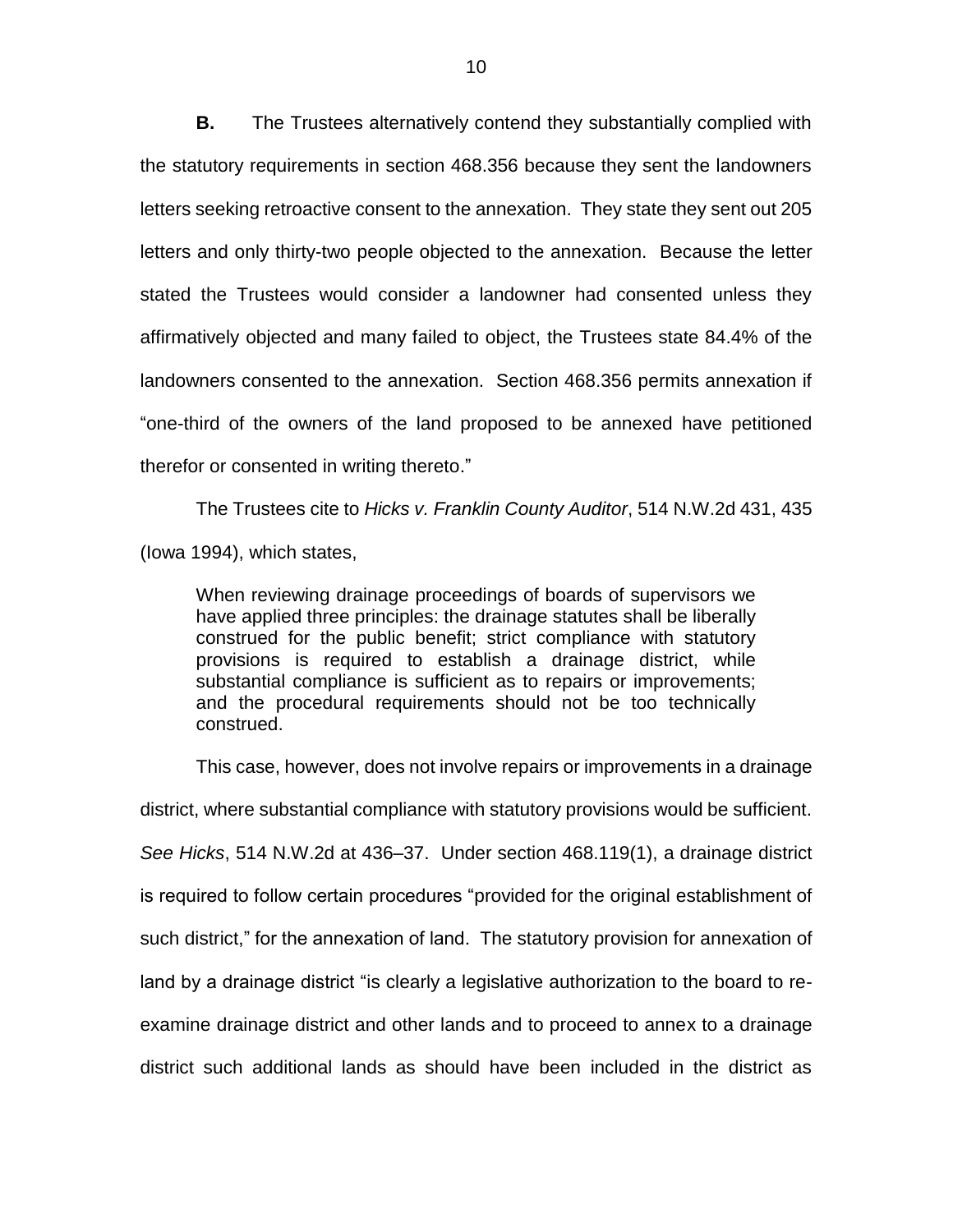originally established." *Roewe v. Pavik*, 70 N.W.2d 845, 847 (1955). The Iowa Supreme Court has stated:

The powers of the board of supervisors in respect to these matters are contained in the provisions of the statutes pertaining to the establishment of drainage districts, . . . and such statutes are strictly construed, and the powers exercised by such board must be limited to the express provisions found in the statute, and such additional implied powers necessary to carry out those expressed.

*Mitchell Cty. v. Odden*, 259 N.W. 774, 780 (1935) (citation omitted).

We determine strict compliance, rather than substantial compliance, with the statutory procedures is required for annexation of land by a drainage district. *See Hicks*, 514 N.W.2d at 435. The Trustees did not strictly comply with the requirements in section 468.356. The statute requires "one-third of the owners of the land proposed to be annexed have petitioned therefor or consented in writing." Iowa Code § 468.356. There was no written consent by the landowners prior to the Trustees' vote to annex the land. In the retroactive request for consent, in addition to the late timing of the request, by assuming the landowners consented if they did not object, the Trustees did not obtain consent in writing from the landowners, as contemplated by section 468.356.

The Trustees claim section 468.19 permits them to consider the lack of objection to the annexation as consent to the annexation. This section provides:

Any person, company, or corporation failing to file any claim for damages or objections to the establishment of the district at or before the time fixed for said hearing, except claims for land required for right-of-way, or for settling basins, shall be held to have waived all objections and claims for damages.

Iowa Code § 468.19; *Peterson v. Bd. of Trs. of Drainage Dist. No. 5*, 625 N.W.2d 707, 710 (Iowa 2001). Under section 468.19, if a complaint is not made before the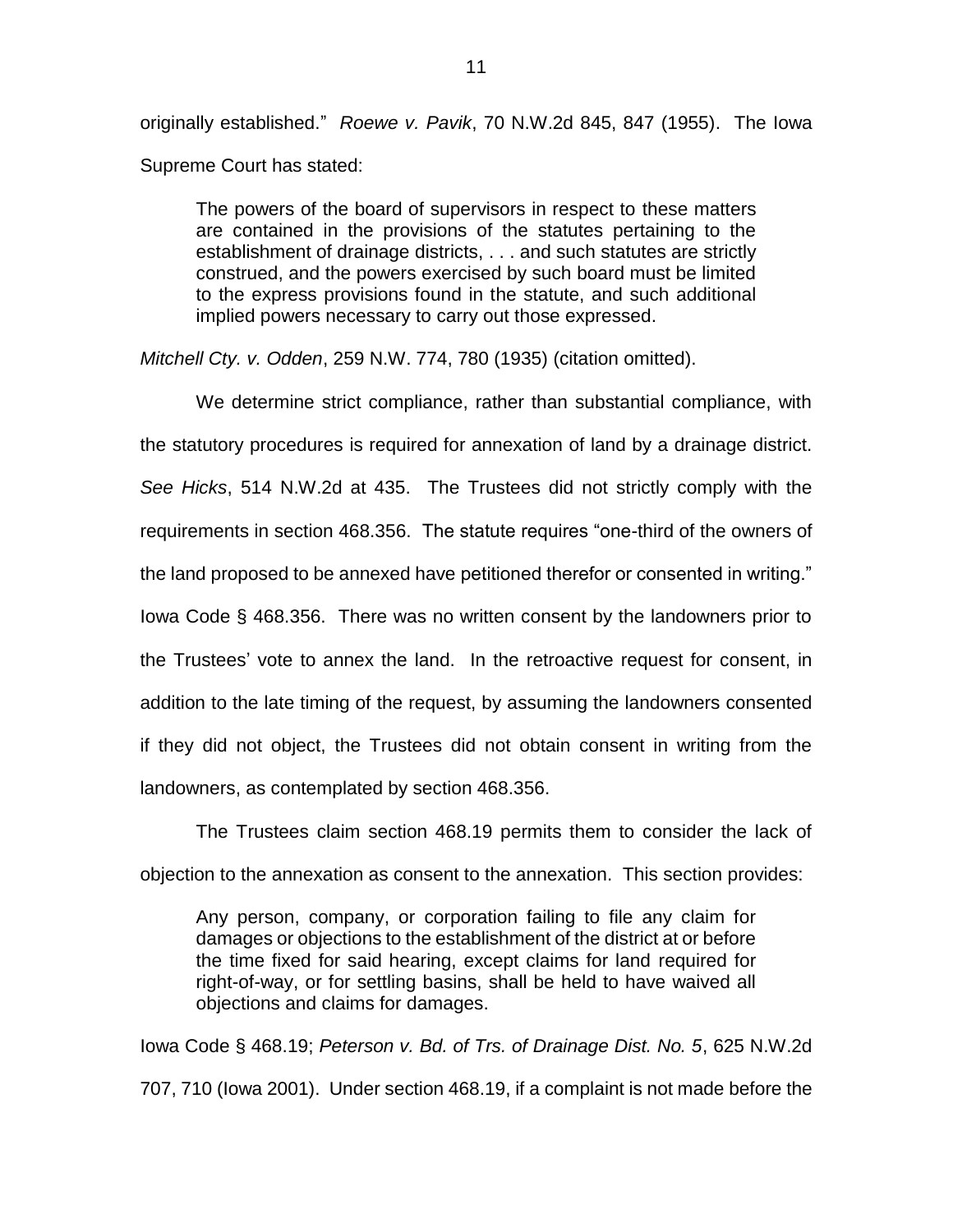drainage district trustees it cannot be considered by the district court. *Simpson v. Bd. of Supervisors of Kossuth Cty.*, 162 N.W. 824, 827 (Iowa 1917). We conclude the section applies to instances where there had been a lack of objection once notice has been properly provided, not an original proceeding. *See Naeve v. Humboldt Cty. Drainage Dist. No. 126*, No. 13-0929, 2014 WL 3931256, at \*6 (Iowa Ct. App. Aug. 13, 2014) ("It is not unreasonable to charge objecting landowners who had notice—with knowledge of the statutory procedures.").

Furthermore, the Trustees did not meet the requirements of section 468.119. The Trustees did not follow section 468.119(1) because they did not adopt a resolution of necessity. The minutes from the meeting to approve the annexation do not show the Trustees made a finding that the lands proposed to be annexed would be benefited from the annexation. The Trustees hired an engineer, but the engineer's report does not contain "a survey and plat thereof showing [the additional land's] relation, elevation, and condition of drainage with reference to such established district." *See* Iowa Code § 468.119(1).

Section 468.119(2)(a) requires a petition "signed by at least twenty percent of the landowners of those lands to be annexed." There is no claim this requirement was fulfilled. Section 468.119(2)(b) applies when "the owners of all of the land proposed to be annexed file a petition with the governing boards of the affected districts." There is also no claim this provision applies under the circumstances of this case.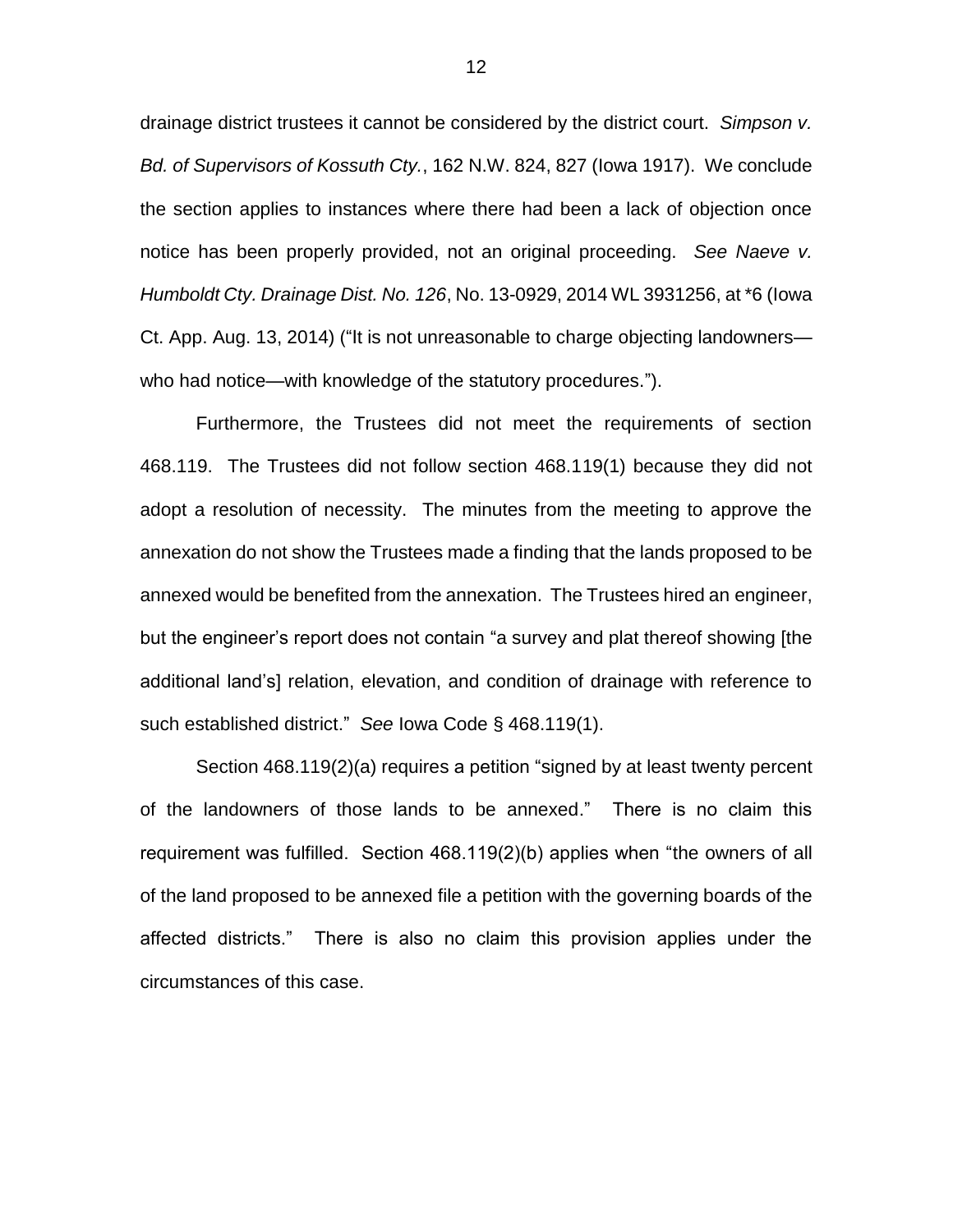We find the Trustees did not sufficiently comply with the requirements in sections 468.119 and 468.356 for the annexation of land by a drainage district.<sup>3</sup>

**C.** The Trustees assert the provisions of sections 468.119 and 468.356 should not be applied because application of the statutes leads to absurd results. "Under the absurdity doctrine, a court declines to follow the literal terms of the statute to avoid absurd results." *Brakke v. Iowa Dep't of Nat. Res.*, 897 N.W.2d 522, 534 (Iowa 2017). Regarding the absurdity doctrine, the Iowa Supreme Court stated, "It can be utilized, in rare cases, to overcome the plain meaning of the words of a statute. The doctrine, however, must be used sparingly and only in circumstances when the court is confident the legislature did not intend the result required by literal application of the statutory terms." *Id.* at 540.

The statutory provisions concerning annexation of land by a drainage district "is not the enactment of a useless or needless provision." *Farley Drainage Dist. No. 7 v. Big Four Joint Drainage Dist.*, 221 N.W. 589, 591 (Iowa 1928). The court stated:

When the Legislature of this state enacted the levee and drainage district acts, it pursued a scheme for the installation of such betterment, if the exercise of that jurisdiction "will be of public utility or conducive to the public health, convenience, or welfare." Quite complete operating machinery is provided therefor. Within the general plan is included the necessity of a petition, bond, etc. Furthermore, the Legislature took the precaution of meeting, and lending aid for, a situation where the board, after acting in the first instance, "becomes convinced that additional lands are benefited by the improvement and should have been included in the district as originally established." "Annexation of such additional land" is the remedy afforded in that event.

 $\overline{a}$ 

 $3$  Even on the ground of substantial compliance, we find the Trustees' request for retroactive consent did not substantially comply with section 468.356. Furthermore, the Trustees did not substantially comply with the requirements in section 468.119(1) and subsection (2) does not apply to the facts in this case.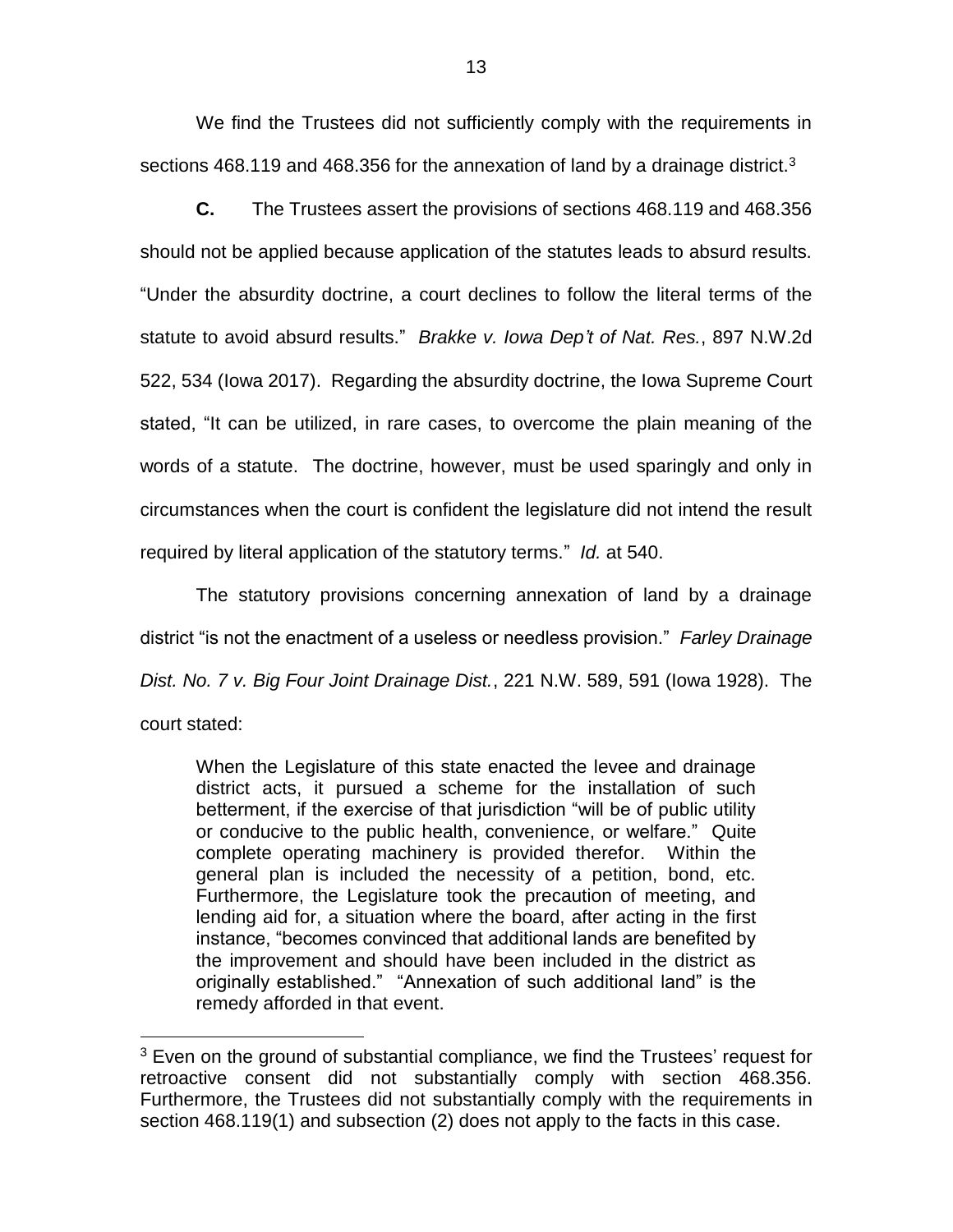*Id.* (citations omitted).

We find application of sections 468.119 and 468.356 does not lead to absurd results. The statutes do not prohibit the Mule Slough DD from annexing additional land, but they set forth procedures for accomplishing this goal. The Mule Slough DD did not follow the proper procedures to achieve the result they sought. The legislature provided procedures for a drainage district to annex land, and it is not an absurd result to state these procedures should be followed.

We affirm the district court decision finding there was no proper annexation of the land in the Missouri Valley DD. The Mule Slough DD did not follow the statutory procedures to accomplish annexation, and it has not presented sufficient legal arguments to show why the statutory provisions should not be followed.

## **V. Classification Commission**

The Trustees contend the district court should have approved the report of the Classification Commission. Their arguments are based on the assertion the court should have permitted the Mule Slough DD to annex the part of the Missouri Valley DD it determined benefited from the pumping stations in the Mule Slough DD. We have concluded the Mule Slough DD did not follow the statutory procedures to properly annex the land. Without annexation, the Mule Slough DD did not have authorization to reclassify the land in question. We affirm on this issue.

### **VI. Scope of Relief**

In ruling on plaintiffs' rule 1.904(2) motion, the district court vacated the annexation and reclassification of all of the land the Mule Slough DD voted to